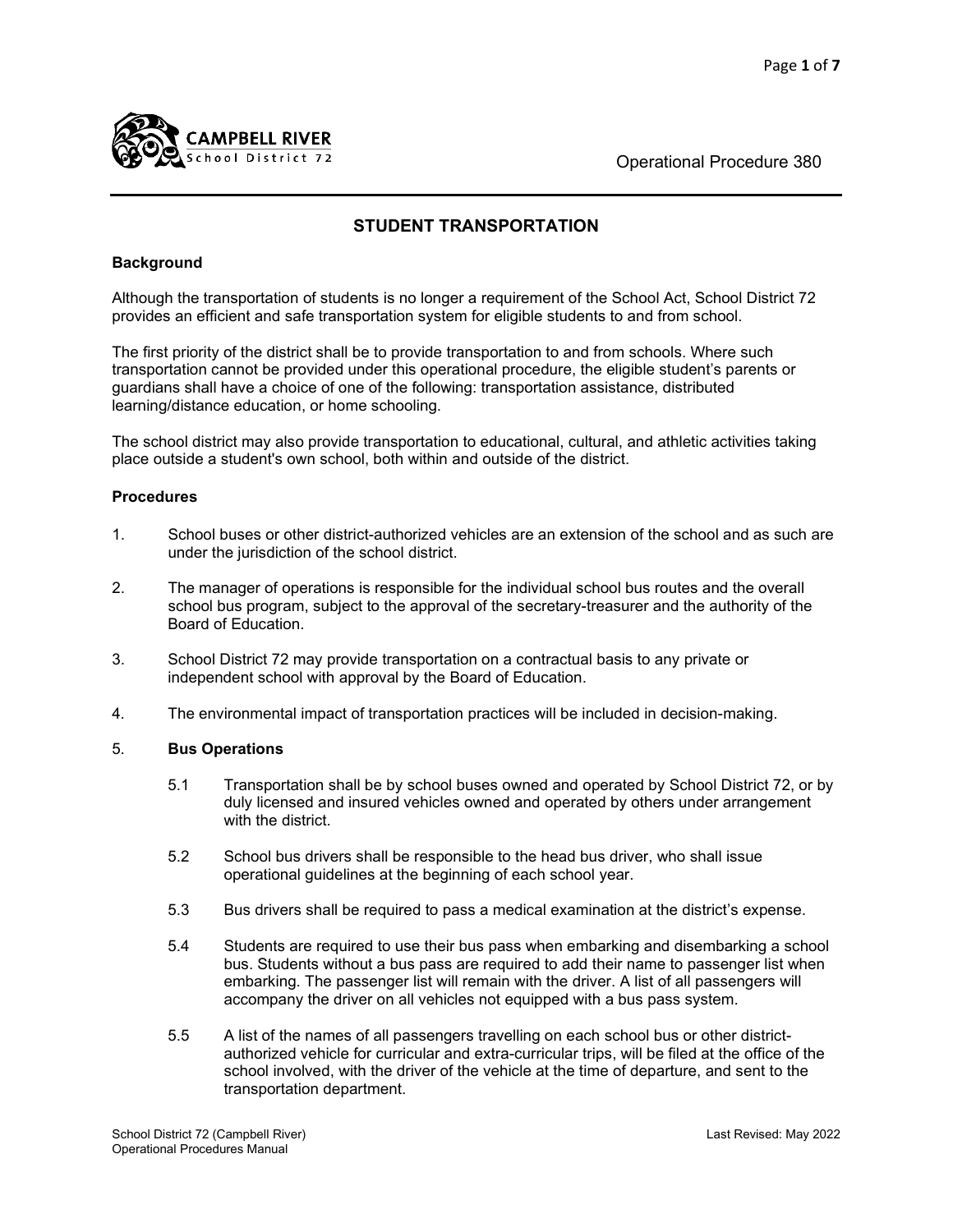5.6 Once every three years, the secretary-treasurer shall endeavour to review possible methods of providing transportation to ensure that the maximum benefits are obtained at the minimum cost.

#### 6. **Bus Routes**

- 6.1 The outward end of the bus routes should normally be the nearest safe turning point beyond the last place where eight students are available within 4.0 km.
- 6.2 Buses should not be diverted for students living off the recognized bus routes.
- 6.3 Bus stops (for any one bus) should be spaced not less than .8 km apart. Exceptions may be made for Kindergarten students. The head bus driver shall locate the stops so as to ensure maximum safety and efficiency.
- 6.4 Where possible, students should be delivered to school not more than 45 minutes before their classes begin and should be on their way home not more than 45 minutes after their classes end.
- 6.5 Notwithstanding above, separate buses should not necessarily be run for secondary and elementary students living along the same route.
- 6.6 Students will be picked up along recognized provincial highways south of Erickson Road and north of Park Road provided the students are required to walk 0.5 km or more along the highway to get to a school bus stop or school.
- 6.7 Bussed students with the written permission of their parents may be dropped off at a designated location on their existing route other than their regular stop on their normal bus route (e.g., Quadra Community Centre). A completed school bus permission pass must be provided to the driver at the time the student boards the bus.
- 6.8 Where feasible and practicable, in areas of provincially recognized highways with speed zones of 80 kph or greater, and where the bus can loop around or safely execute a three point turnaround, a bus stop for all elementary school children shall be established and it shall be located off the provincial highway.
- 6.9 School bus routes will be publicized before the beginning of each school year. Principals will inform parents of any subsequent changes.

## 7. **Eligibility**

- 7.1 Students are eligible for transportation services when they live further than the following walk limits from their designated catchment area school:
	- Grades K-3 residing more than 4.0 km from school
	- Grades 4-12 residing more than 4.8 km from school
- 7.2 Walk limit distances shall be measured along the shortest practicable route, from the nearest entrance to the student's home site to the nearest entrance to the site of the school or to the nearest school bus stop.
- 7.3 Where students live outside of the walk limits from their designated catchment area school transportation shall be provided to the extent that is considered feasible.
- 7.4 Where students live outside the foregoing distances and transportation is not provided within 4.0 km of the students' residences, the eligible student's parents or guardians shall have the following options available: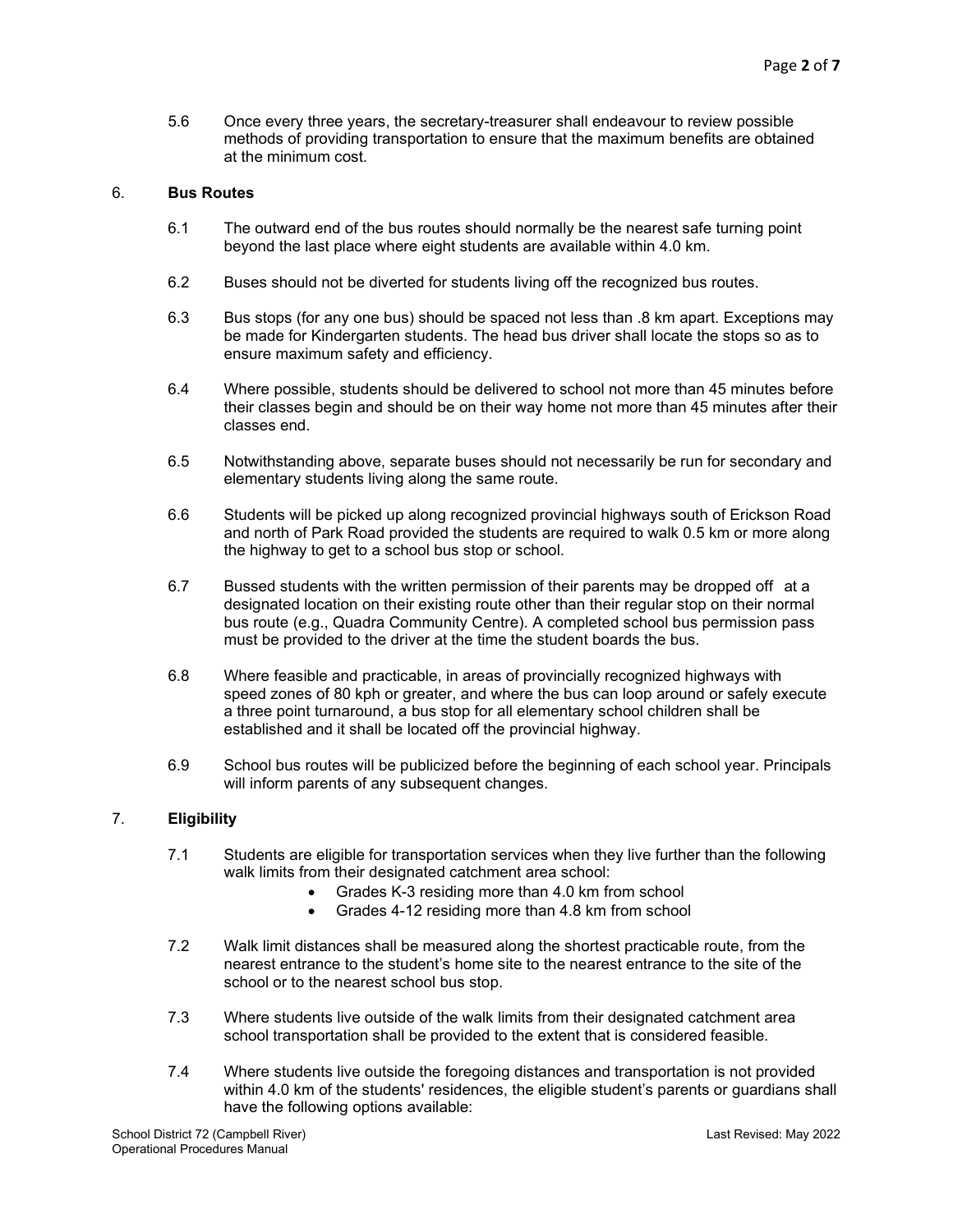- Transportation Assistance (operational procedure 382); or
- Distributed Learning/Distance Education; or
- Home Schooling.
- 7.5 Special program students, as determined by the Learning Support Services department, will be eligible regardless of walk limit distance.
- 7.6 Siblings of special needs students who attend the same school may ride the accessible bus if room and scheduling permit.
- 7.7 Where parents choose a school other than the one within their designated catchment area, they will be required to provide their own transportation.
- 7.8 French Immersion students shall ride School District 72 buses if the bus stop is within 4.0 km of the student's residence or shall have the option of receiving transportation assistance in accordance with operational procedure 382 (Transportation Assistance).
- 7.9 Students ineligible for a bus pass may apply for bus service as a courtesy rider after September 30 using a courtesy ridership and bussing change form found on the school district website.

#### 8. **Courtesy Riders**

- 8.1 Continuing Education students may be transported if space is available upon request to the superintendent of schools.
- 8.2 College students may be transported only with permission of the superintendent of schools.
- 8.3 Preschool aged children of School District 72 students may ride the school bus with their parent(s) if the child attends the co-located day care program and the School District 72 parent provides an appropriate carrier for use on the bus if required to do so by provincial legislation.
- 8.4 Volunteers approved by school principals may be transported on school buses only if they are assisting with the supervision of students on a field trip.

# 9. **Bus Passes**

- 9.1 Eligible students are issued a bus pass, which is required on all school district school buses.
- 9.2 Parents/guardians must apply annually for a bus pass. Applications are submitted electronically through the school district website. Bus pass applications for on reserve Indigenous students are submitted on their behalf by their respective band office. Cortes Island School will submit the bus pass requests for Cortes students who require a pass for the next school year to the transportation department by the end of June each year.
- 9.3 Initial bus passes shall be issued free of charge. A \$10 administrative charge will be applied for replacement passes that are lost or damaged through negligence. Local transportation agreements will govern the replacement of lost or damaged bus passes for nominal roll students.
- 9.4 A student who fails to produce a bus pass when called upon to do so may be refused transportation if the bus would otherwise be overloaded.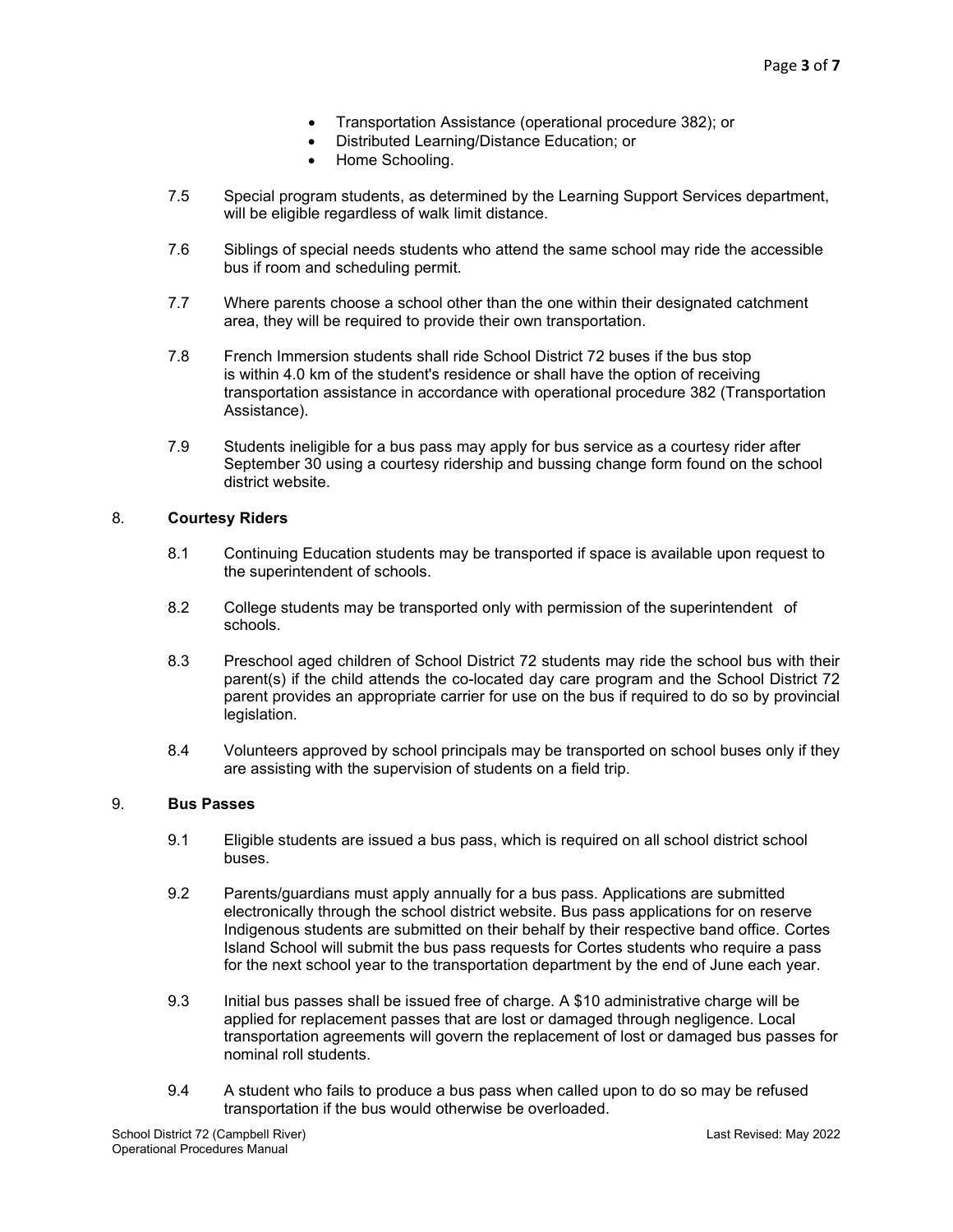9.5 In the event of three instances of a student failing to produce their bus pass in a school year, the parent and school administrator will be informed in writing. Depending on the circumstances, parents might be required to replace the bus pass for a fee or ultimately a student may have their riding privileges revoked.

# 10. **Passenger Conduct**

- 10.1 Students are expected to behave in accordance with their school's code of conduct. In addition to the school's code of conduct, students are also required to observe the following specific rules:
	- Board and disembark in an orderly manner.
	- Remain properly seated during the entire journey.
	- Behave in a quiet and orderly manner while waiting for and riding on the bus.
	- Keep personal possessions on the floor near their feet or properly secured.
		- Refrain from eating or drinking on the bus.
	- Refrain from distracting the driver.
	- Use the originally assigned bus route.
	- Open bus windows only with the permission of the driver.
	- Refrain from putting heads, arms, etc. out of bus windows.
	- Show bus pass when requested.
	- Use seat belts when provided.
- 10.2 Travelling on a school bus or other district-authorized vehicle is a privilege, which may be suspended or revoked for a student who does not observe the provisions of this operational procedure.
- 10.3 Student behaviour in school loading zones falls under the purview of the principal. School loading zones will be kept clear of all other traffic by the principal or designate. The principal or designate will determine which students are authorized to ride the bus. While on the bus, the behaviour of students is the responsibility of the bus driver. Singularly inexcusable conduct, (e.g., threatening or assaulting the driver), shall result in an immediate and indefinite period of suspension from bus privileges.
- 10.4 A student who damages a school bus or other district-authorized vehicle shall be responsible for the restitution of the damages.
- 10.5 In the event of a student's consistent misconduct on a school bus and/or other districtauthorized vehicle, the following procedures shall be adopted:
	- a) The driver will take the offender's name, grade and school, reporting this, together with the misdemeanours, at the first possible opportunity to the head bus driver and the principal.
	- b) The principal shall notify the parents in writing and/or by a phone call about the student's misbehaviour on the bus and of any discipline*.*
	- c) The principal will notify the head bus driver of the disciplinary action taken.
	- d) If the student's conduct does not improve, then the driver will report this in writing to the principal. A meeting shall be called as soon as possible including the student, the student's parents/guardians, the principal and the driver. The head bus driver may also attend this meeting. The meeting will be to discuss the student's behaviour, possible remedies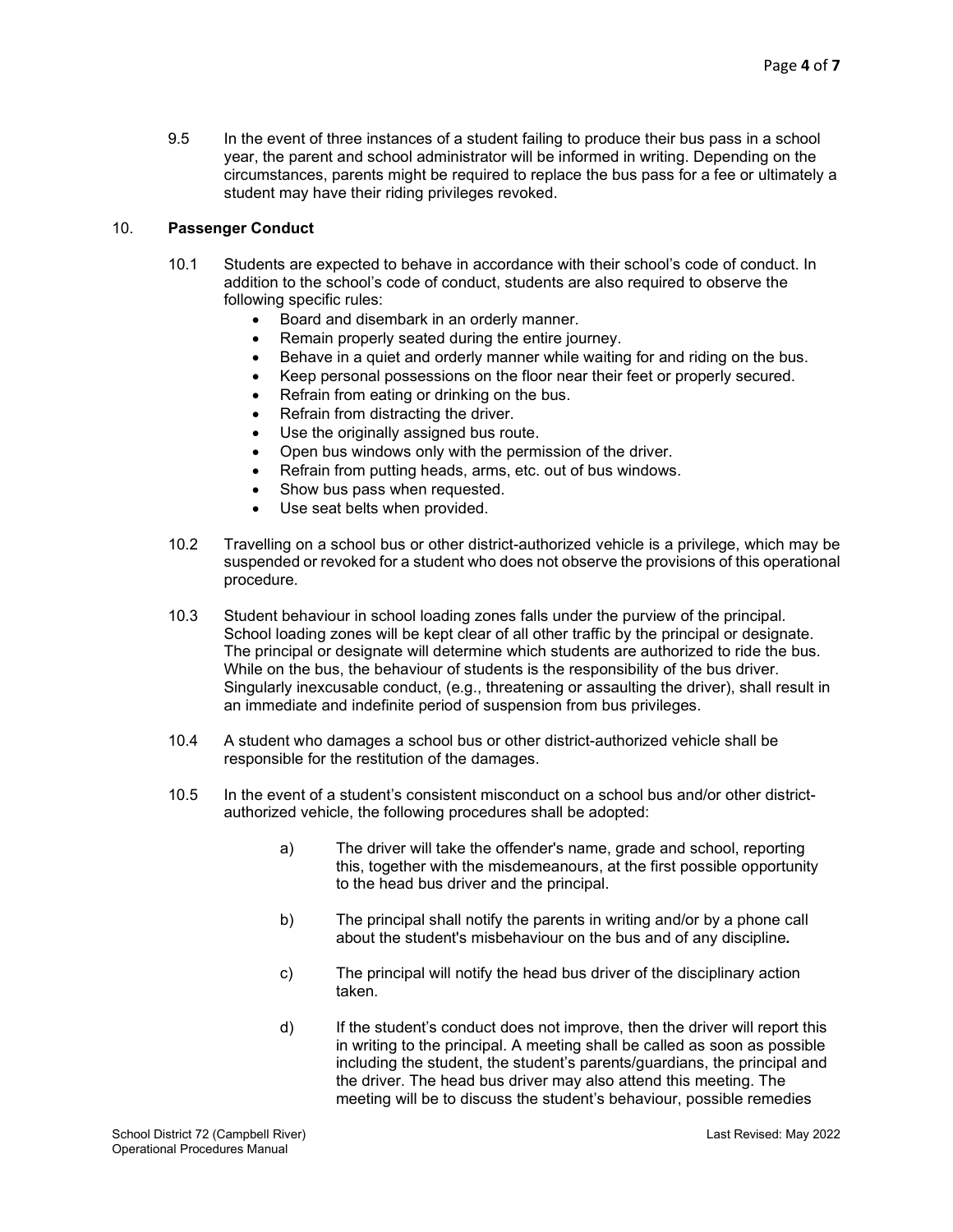and possible discipline. Decisions regarding remedies, restitution and discipline will be made either at the meeting or as soon as possible after the meeting. The head bus driver and the driver mat be notified of any disciplinary action taken.

- e) Students suspended from district transportation service are still expected to attend school.
- f) Students who are to be suspended from riding on the bus are not to be refused service until they have been returned to the scheduled stop and parents/guardians are notified.
- g) The above does not preclude discipline, including suspension of busriding privileges, from being imposed immediately by the principal for severe infractions of the rules, which may include assault of the bus driver or other individual, wilful damage to the bus, and threatening the bus driver or others. Decisions regarding suspension from school will follow normal procedures.

## 11. **Field Trip Bus Transportation (Within and Outside of District)**

- 11.1 All field trip transportation is to be in accordance with operational procedure 220 (Student Travel).
- 11.2 Application for field trip transportation must be submitted to the transportation department at minimum five (5) working days before transportation is required. (SD72 Form 220-1 Principal Field Trip Approval/Transportation Request Form)
- 11.3 Such transportation shall not interfere with the normal transportation program.
- 11.4 The head bus driver shall allocate vehicles for such transportation on a basis that is both efficient and economical.
- 11.5 The provision of transportation will be subject to road conditions for the required route(s). Except in emergency situations or in the case of travel on the Elk Bay Forest Service Road to and from Camp Bob, School District 72 school buses will not travel on logging roads. For travel to and from Camp Bob, the camp is required to put a caution sign at the entrance of the logging road and the entrance to the camp ahead of the school buses trip.
- 11.6 Vehicles providing field trip transportation will carry one staff member appointed by the principal who will be responsible for discipline and for directing the time of start of each journey. The driver is responsible for the safety and transportation of all passengers and for route and speed and will not deviate from the route laid down.
- 11.7 All safety and discipline regulations apply to students, passengers and drivers.
- 11.8 The school is responsible for field trip transportation costs except where approved before hand by district senior management in accordance with operational procedure 220 (Student Travel).
- 11.9 Extra and co-curricular bus transportation charges to schools will be adjusted annually to reflect changes in fuel prices and driver wages. Comparisons will be done using actual district costs as of mid-April each year. The percentage adjustment in distance charges will equal the percentage change in fuel prices. The percentage adjustment in hourly charges will equal the percentage change in hourly wages for bus drivers. Driver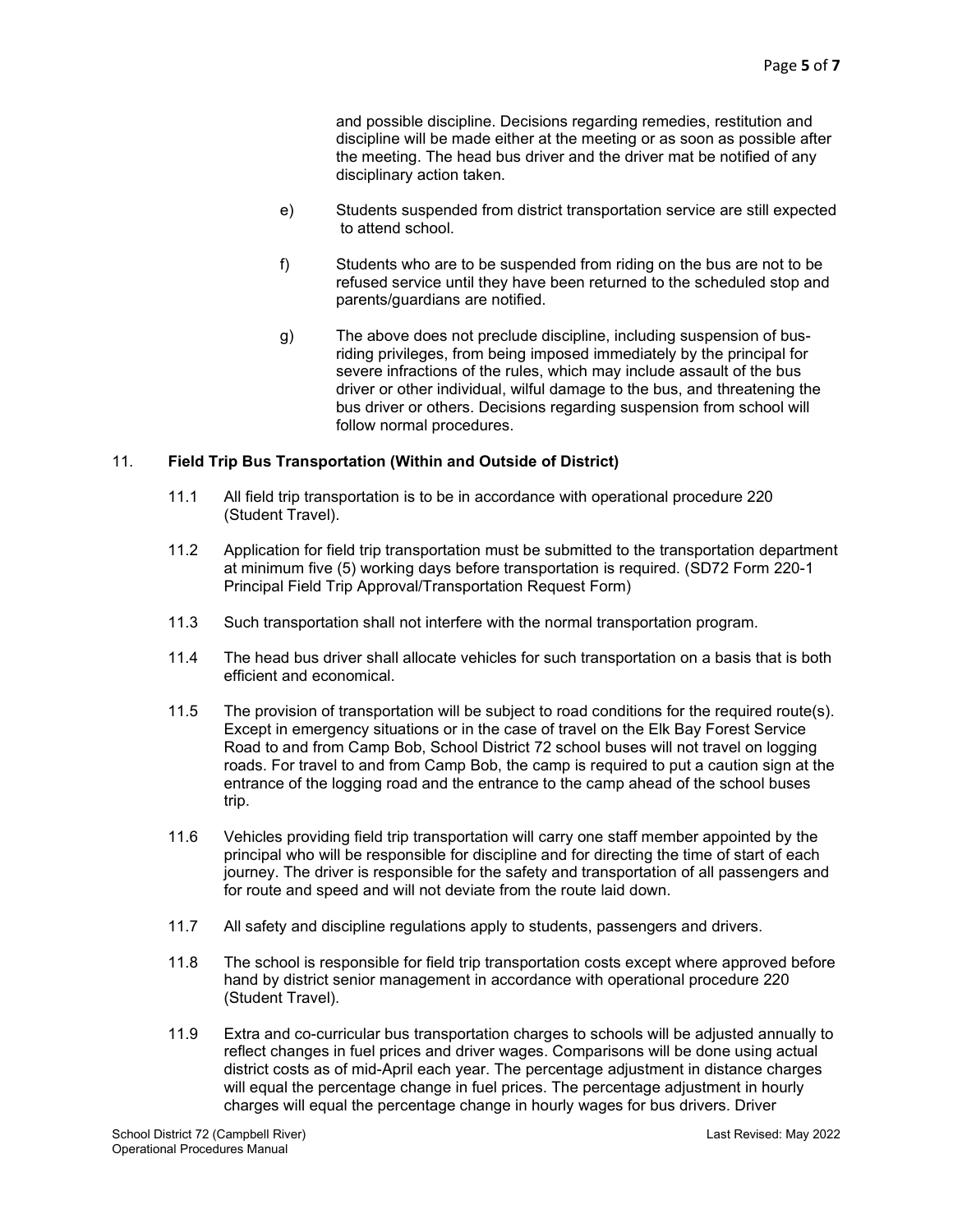overtime rates will apply. By June 15 of each year, the manager of operations will send to each school and to the secretary-treasurer a schedule of transportation charges for the coming school year.

11.10 Each student accepting field trip transportation will be required to produce the appropriate signed consent form as specified in operational procedure 220 (Student Travel). For programs with regularly scheduled trips or a series of scheduled trips, one signed permission form for the duration of the schedule is required. Any changes to the schedule must be communicated in writing to parents.

#### 12. **Transporting Students in Private Vehicles**

Notwithstanding the provisions of operational procedure 220 (Student Travel), any schoolauthorized activity requiring transportation by volunteer or district staff drivers and their vehicles shall be approved by the principal who will ensure that:

- 12.1 Student category 'N' (Novice) drivers will not be used as volunteer drivers to transport other students. A student category 'N' driver can drive themselves to and from school authorized activities with school permission and only upon return of a signed parent/guardian permission (SD72 Form 380-3 Student Novice 'N' Category Driver Parental Consent).
- 12.2 The driver has an up-to-date Driver Abstract and an up-to-date criminal record check as per operational procedure 421 (Criminal Record Checks).
- 12.3 Each driver has completed SD72 Form 380-1 Driver Information Form. These must be completed once each school year for each driver.
- 12.4 In the case of students who weigh at least 18 kg (40 lbs.) and who are less than 9 years of age or are less than 145 cm (4 feet, 9 inches) tall, parents will be advised in writing of the requirement for their child to use a booster seat while travelling. (SD72 Form 380-2 Mandatory Use of Booster Seats – Letter to Parents)
- 12.5 In the case of a school group participating in an extra-curricular activity that occurs outside of normal school hours, parents are to be informed in writing of the expectation for when students are to arrive at the event venue and that students will not be travelling with School District 72 volunteer drivers.
- 12.6 When students are transported by private vehicle(s), the principal or designate of the school(s) involved must ensure that a passenger list for each vehicle (including the driver's name) is given to the driver and that a copy is maintained in the school office.

#### 13. **Parent Concerns**

- 13.1 Should a parent have concerns regarding bus service they should first call the head bus driver at (250) 287.8808. After that, submit a concern in writing by email to [transportation@sd72.bc.ca.](mailto:transportation@sd72.bc.ca) If the concern is with regards to student conduct on the bus, they should contact their child's school principal.
- 13.2 If, after discussion with the head bus driver or the school principal, it is felt that the concern is still unresolved, the parent should contact either the manager of operations (if the concern is service related) or an associate superintendent (if the concern is student conduct related).
- Related Forms: [SD72 Form 220-1 Principal Field Trip Approval/Transportation Request Form](https://portal.sd72.bc.ca/Forms/opformsmanual/Documents/Form%20220-1%20Principal%20Field%20Trip%20Approval%20and%20Transportation%20Request%20Form.pdf) [SD72 Form 380-1 Driver Information Form](https://portal.sd72.bc.ca/Forms/opformsmanual/Documents/Form%20380-1%20Driver%20Information.pdf)